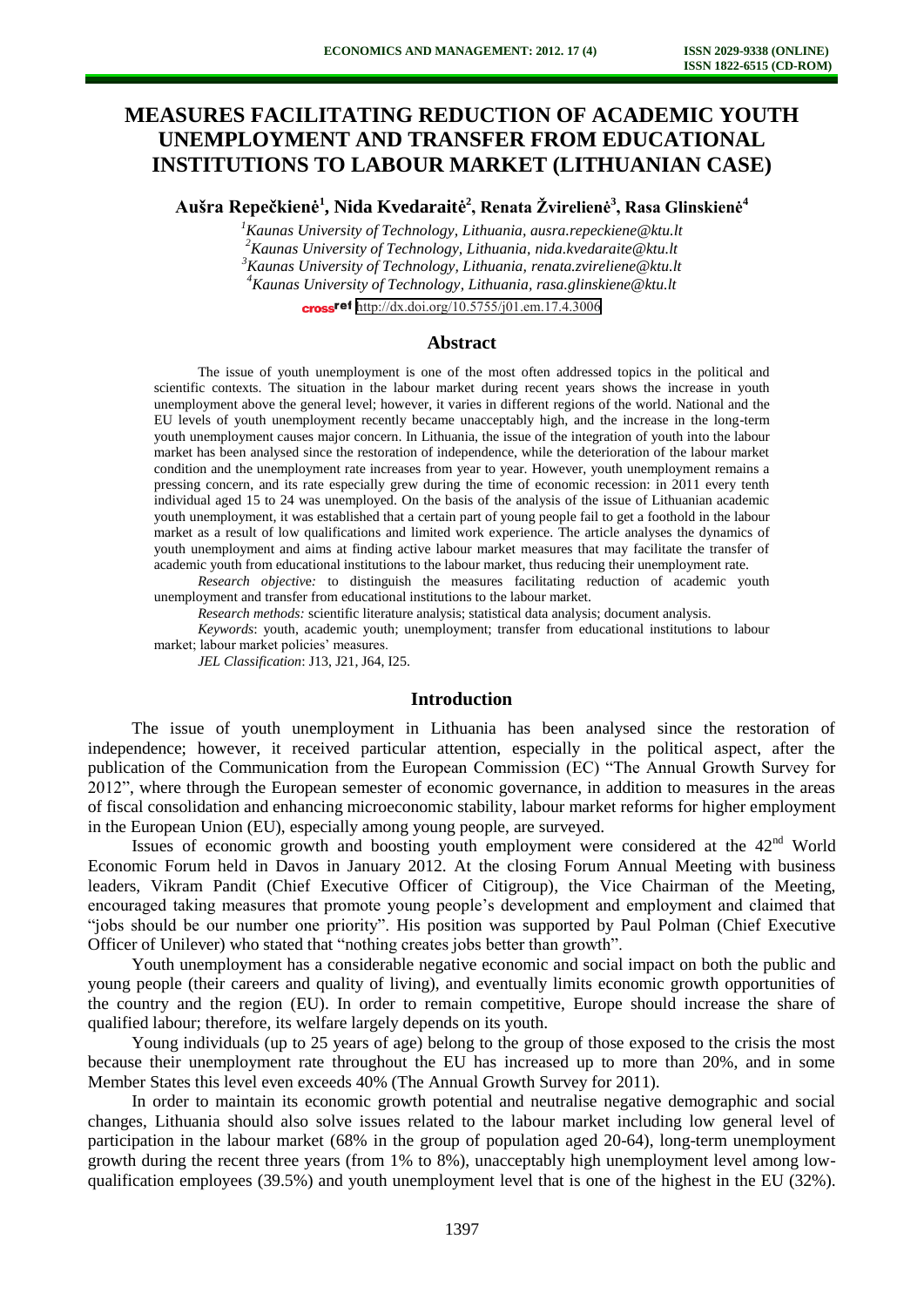Moreover, other problems of the country's labour market were touched upon: lack of balance between supply of and demand for abilities in certain sectors, lack of flexibility in labour legislation, and social support system that encourages people to be unemployed and hinders employment growth (Assessment of the Lithuanian National Reform Programme and Convergence Programme, 2012).

In Lithuania, public discussions on the issues of the transfer of youth from educational institutions to labour market, youth employment and unemployment usually start every year in June and July, when academic youth graduates from higher educational institutions (universities and colleges) and attempts to integrate in the labour market. At that time, discussions in the media first involve politicians, representatives of ministries, then labour market experts, researchers, executive representative of higher educational institutions, scientists, and businessmen. In Lithuania, the scope of studies on the integration of academic youth in the labour market is quite limited; most often, such studies are conducted by scientists of the Labour and Social Research Institute performing orders of the Ministry of Education and Science in cooperation with individual scientists and their groups as well as with public institutions (e.g. Vilnius Business Services Advisory Centre, the Public Policy and Management Institute, the Lithuanian Labour Exchange) implementing EU-funded projects.

In response to the relevance of the issue of youth unemployment and complicated transfer of this demographic group from education institution to labour market, in this article the authors present the results of the first research stage of the project "Research of the Mobility of Academic Youth for Labour Purposes" carried out under the national scientific programme "Social Challenges to National Security": the dynamics of youth employment and unemployment in the EU and Lithuania as well as active labour market measures that may facilitate the transfer of academic youth from educational institutions to labour markets are analysed.

**Research objective**: to identify the measures facilitating reduction in academic youth unemployment rate and transfer of youth from educational institutions to labour market.

**Research methods:** scientific literature analysis; statistical data analysis; document analysis.

### **Youth employment and unemployment in the world, European Union, and Lithuania**

The economic crisis, which burst out as a financial crisis (2007-2008) and then grew into the biggest economic recession since the times of the Great Depression (1930), affected economies of countries all over the world as well as productivity and employment rate of the labour market. This crisis had the most significant impact on the weakest segment of the labour market, the youth, whose employment rates had demonstrated reducing youth unemployment trends globally before the crisis (2002-2007). As it is noticed by M. Tanveer Choudhry, E. Marelli, and M. Signorelli (2012), financial crises have a bigger impact on the youth unemployment rate in countries with high incomes; the impact continues for another five years after crises; however, the greatest negative impact is observed during the second and third years since the beginning of the financial crisis.

In many countries of the world, youth unemployment rate was several times higher compared to unemployment of adults. According to global statistical data, youth unemployment rate has reached the level of 2007, i.e. in 2010 the unemployment rate amounted to  $12.7\%$ ; in  $2011 -$  to  $12.6\%$ , and the forecast for 2012 shows that the rate is expected to reach the level of the period five years ago, while the rate of unemployment among adults and the general unemployment level are remarkably lower (in  $2010 - 4.6\%$  and 6.1%, and in 2011– 4.5% and 6.0%, respectively) (International Labour Organisation, 2012). In the developed countries, including the EU, the youth unemployment rate has reached the critical limit (in regions, it reached and exceeded 18% in 2011). This rate was reached due to the economic crisis and labour market reforms that caused the increase in non-standard and/or temporary employment among young people. At the same time, in the Central and South-Eastern Europe (non-EU) and CIS, the economic crisis resulted in higher participation of young people in the labour market which is likely to be partly poverty-driven. It should be noted that in the aforementioned region the youth unemployment rate has decreased (by 17.6% in 2011) compared to the rate reached at the peak of the economic crisis. In the regions of the Middle East and the North America, the youth unemployment rate remained very high (26.5% and 27.9% in 2011, respectively). Together with South Asia, these regions are also characterised by large gender gaps in youth labour force participation. Young women are particularly disadvantaged with regard to labour market access which is reflected in their low participation rates (International Labour Organisation, 2012).

Europe's economic growth and welfare as well as promotion of social coherence and sustainable development depend on the comprehensive contribution and participation of all young people. Despite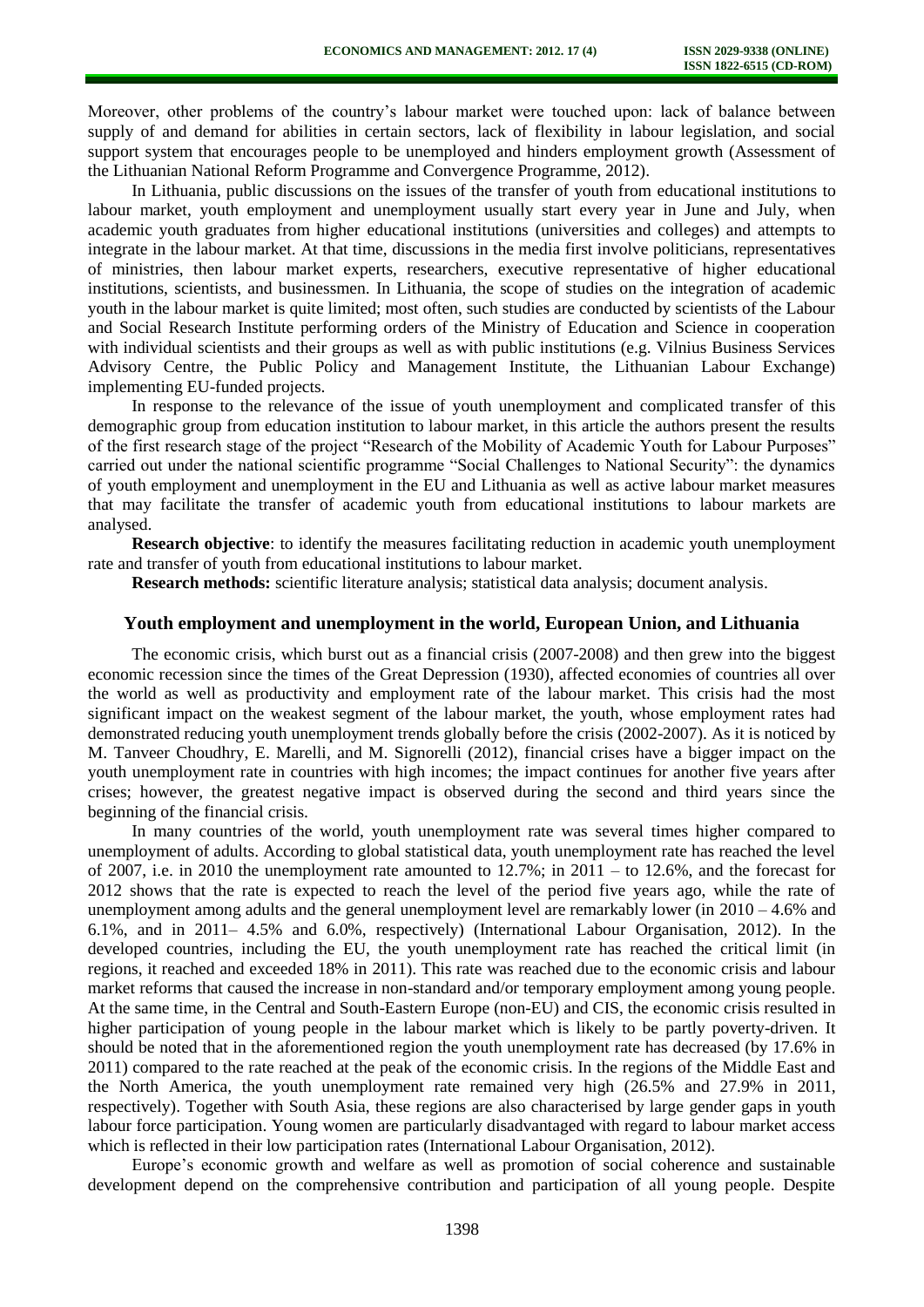favourable conditions (freedom, security, welfare, and learning opportunities) for youth in Europe, an extremely high unemployment rate among young people (persons aged 15–24), which exceeds the rate of unemployment among working age population, causes increasing concern and in 2007 this issue was recognized as one of the most pressing issues in Europe by the Communication from the European Commission "Promoting young people's full participation in education, employment and society".

In the context of changing demographic and economic circumstances, youth unemployment is no longer considered to be a traditional temporary phenomenon when transferring from the education system to labour market. Researches show that causes of this situation are related to imbalance in the system, complicated transfer from learning to work mechanisms, segmentation of the labour market, and other factors preconditions by the external environment (Fyfe, 1978; Ingham, 1989; Fuller, Beck, Unwin, 2005; Tomé, 2008; Choudhry, Marelli, Signorelli, 2012).

Despite slow and fragmented recovery of the EU labour market, the number of newly created jobs is insufficient and the youth unemployment rate remains high (Quarterly employment and social situation review, 2012). In 2011, the youth unemployment rate in the EU reached 21.4%. According to the data provided by Eurostat, the highest rate of unemployment among young people was recorded in Spain at 46.4%, followed by Greece – 44.4%, Slovak Republic – 33.5%, and Lithuania – 32.9%. In the neighbouring countries of the Baltic Sea region, the youth unemployment rates were as follows: Latvia – 31.1%, Estonia – 22.3%, and Poland – 28.8%.

Research into the problem of unemployment in Lithuania commenced only after the country regained its independence as the number of unemployed individuals started growing each year and the national economy faced consequences of the transition from planned to market economy responding to challenges of both internal and external environment: collapse of the Soviet economic system, Russia's financial crisis, requirements for integration into the common market of the EU, etc. (Pocius, Okunevičiūtė-Neverauskienė, 2005; Kuodis, 2008).

In the countries of Central and Eastern Europe, which have undergone changes, the impact of the transition on labour market outcomes changed two main labour market outcomes: the level and structure of employment, and the level and distribution of wages (Barr, 2005). During the transition period, unemployment rates were high (usually exceeding 10% and in some cases reaching 20%) and persistent in transition countries, particularly in Poland, Bulgaria, the Slovak Republic, and Lithuania. According to statistical data, the average yearly registered unemployment rate was 3.8% in 1994, and in 2001 it increased to 12.5% (Statistics Lithuania, 2004).

The deteriorating condition of the labour market revealed a burning issue: growing unemployment among youth, i.e. employable people aged 15-24. In 2003, the youth unemployment rate amounted to 24.8% and was almost twice as high as the general unemployment rate in the country (see Table 1) (Statistics Lithuania, 2004). In the analysis of the development of the Lithuanian labour market, A. Pocius and L. Okunevičiūtė-Neverauskienė (2005) identified the main causes of unemployment: lack of qualification and work experience, rapid change in the economic infrastructure, low labour compensation, increased requirements for product quality, company bankruptcies, imperfect legal framework, etc. This prompted many young people to move to the Western European countries seeking illegal employment (before Lithuania's accession to the EU in 2004). In 1997–2003, after more than 100 thou young people of employable age left the country's labour market, the activity of youth in the labour market dropped from 49% (1997) to 30% (2003) (Statistics Lithuania, 2000; 2004). Such reduction in labour force was (and remains until now) detrimental for the Lithuanian labour market.

Lithuania's economy was consolidating after the country became a full-fledged Member State of the EU and started to receive financial support from the Community: in 2004-2007 the national GDP grew on an average by 8% annually, while inflation was relatively low at 3.3% (Kuodis, 2008). At the stage of economic upturn, rapidly growing Lithuanian economy formed favourable conditions for boosting employment and reducing unemployment rate of young people (see Table 1). The youth employment rate was 21.1% in 2005 and increased to 26.7% in 2008 (Statistics Lithuania, 2007). Furthermore, it has been noticed that during 2001-2007 EU youth's employment rate was increasing for about 1.1% every year as well as in the Baltic States for about 2 % in the analysed period (Martinkus et al, 2009).

In 2003–2007, with the country's economy rapidly recovering and continuing emigration for employment and education purposes, the number of vacant jobs was increasingly growing, while the number of unemployed individuals and the rate of unemployment were decreasing. The unemployment rate decreased from 12.5% in 2003 to 4.4% in 2007 (Statistics Lithuania, 2008), although the youth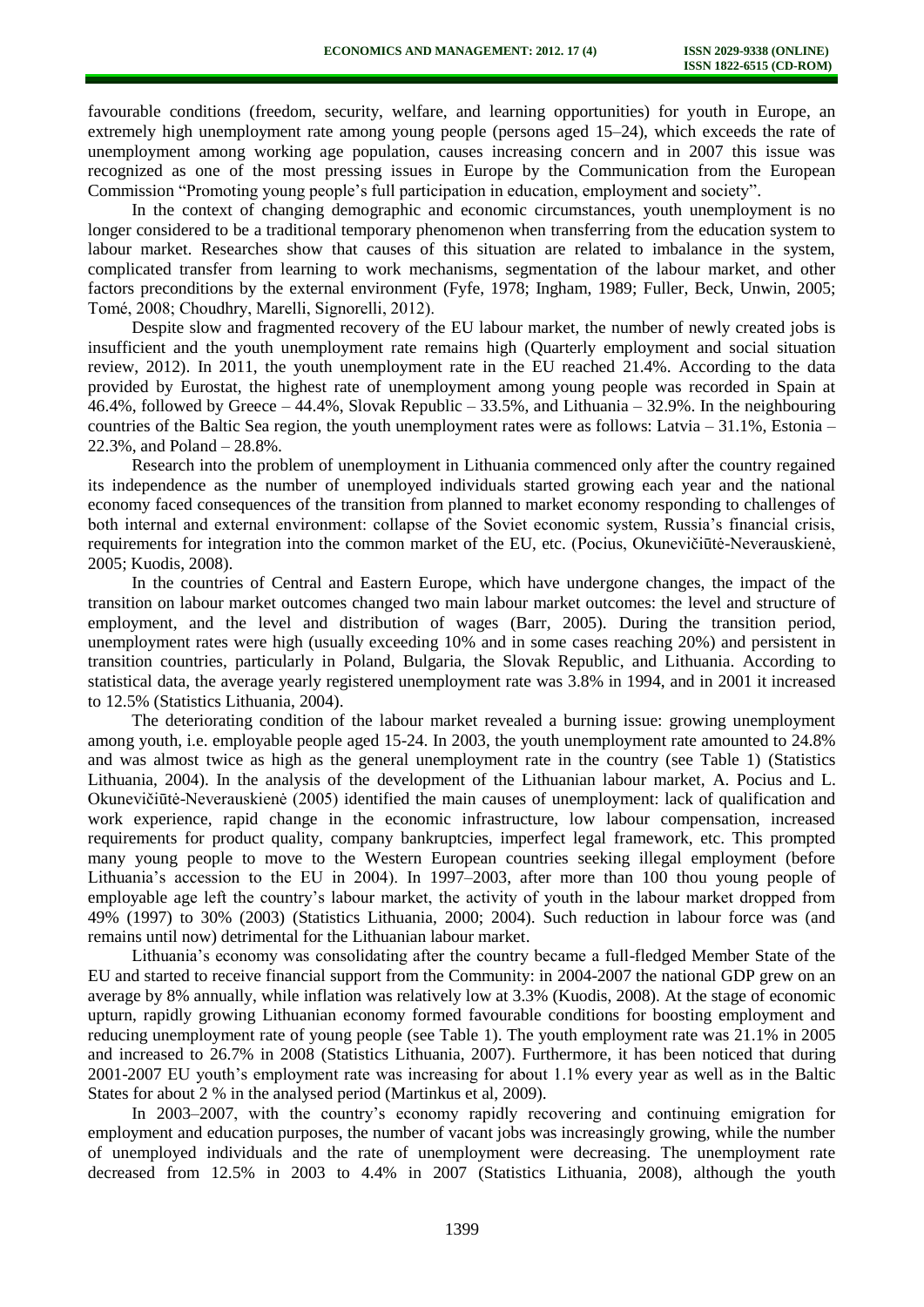unemployment rate exceeded the general level (see Table 1). Since many young people emigrated from Lithuania during the period under consideration, their unemployment rate dropped to 8.2% in 2007, while in 2009 it reached 9.8% in 2009 and 24.8% in 2003 (Statistics Lithuania, 2008).

| <b>Indicators</b> | 2000 | 2001 | 2002 | 2003 | 2004 | 2005 | 2006 | 2007 | 2008 | 2009 | 2010 | 2011 |
|-------------------|------|------|------|------|------|------|------|------|------|------|------|------|
| Aged 15-24        |      |      |      |      |      |      |      |      |      |      |      |      |
| Activity rate     | 36.3 | 32.6 | 30.7 | 30.0 | 26.2 | 25.0 | 26.3 | 27.4 | 30.8 | 30.3 | 29.6 | 29.4 |
| Unemployment rate | 30.0 | 31.1 | 23.0 | 24.8 | 22.5 | 15.7 | 9.8  | 8.2  | 13.4 | 29.2 | 35.1 | 32.9 |
| Employment rate   | 25.4 | 22.5 | 23.6 | 22.6 | 20.3 | 21.1 | 23.7 | 25.2 | 26.7 | 21.5 | 19.2 | 19.7 |
| Aged 15-64        |      |      |      |      |      |      |      |      |      |      |      |      |
| Activity rate     | 70.5 | 69.4 | 69.3 | 69.7 | 69.0 | 68.3 | 67.4 | 67.9 | 68.4 | 69.8 | 70.5 | 72.0 |
| Unemployment rate | 16.7 | 17.6 | 14.0 | 12.5 | 11.5 | 8.4  | 5.7  | 4.4  | 5.9  | 13.9 | 18.1 | 15.6 |
| Employment rate   | 58.7 | 57.2 | 59.6 | 60.9 | 61.1 | 62.6 | 63.6 | 64.9 | 64.3 | 60.1 | 57.8 | 60.7 |

**Table 1.** Employment indicators of Lithuanian youth and people of employable age (%)

*Source:* Statistics Lithuania (http://db1.stat.gov.lt/statbank/default.asp?w=1280)

The national economy was exposed to new threats including the real estate price bubble that burst in 2008, aggravation of the situation in the energy sector, budget crisis, and the global economic crisis (Kuodis, 2008). The last months of 2008 were characterised by sharp and rapid unemployment growth, causing a decrease in the employment rate of all age groups, with employment rate among young people dropping below the employment rate of older population (Lithuanian Labour Exchange, 2008). The employment rate of people aged 15-24 decreased from 26.7% (in 2008) to 21.5% (in 2009), while the employment rate of people aged 15-64 dropped by 4.2 percentage points in 2009 (Statistics Lithuania, 2009).

In 2009, every twelfth person at the age of 15-74 was unemployed. The unemployment rate increased to 13.7% in 2009 and was 2.4 times higher than that in 2008. Finding a job became an increasingly difficult task for young people without working experience; which in turn contributed to the increase in the unemployment rate which reached 29.2%. In 2009, every eleventh young person was unemployed, while in 2008 the same applied to every twenty-fourth person (Statistics Lithuania, 2010).

In 2010 the employment rate of the population was dropping, the numbers of employed people decreased. In 2010 the youth employment rate was 19.2% (57.8% and 48.6% among the groups of people aged 15-64 and 55-64, respectively), and decreased by 2.3 percentage points over a year (Statistics Lithuania, 2011).

In 2011 statistics showed a high youth unemployment rate, which amounted to 32.9% (compared to the general unemployment rate of 15.4% for the country's population at the age of 15 and above). The unemployment rate among young men of this age group reached 34.6%, and that among young women was 30.4%. In rural areas, the unemployment rate of people at the age of 15-24 was higher than in urban areas and amounted to 40.9% (compared to 27.6% in urban areas).

Pursuant to the data of the Lithuanian Department of Statistics, the number of people at the age of 15-24 employed in the national economy in the first quarter of 2012 was 88.9 thou which indicates that the numbers dropped by 900 compared to the fourth quarter of 2011. In the first quarter of 2012, the youth employment rate amounted to 19.8%, i.e. over a quarter it increased by 0.4%. In the first quarter of 2012, every fifth person aged 15-24 was employed. Youth unemployment rate in the country decreased by 3.3%, compared to the fourth quarter of 2011, and amounted to 28.7% (see Fig. 1).



**Figure 1.** Unemployment rate in 2011-2012 by quarters  $(\%)$ *Source:* Statistics Lithuania (http://www.stat.gov.lt/lt/news/view?id=10105)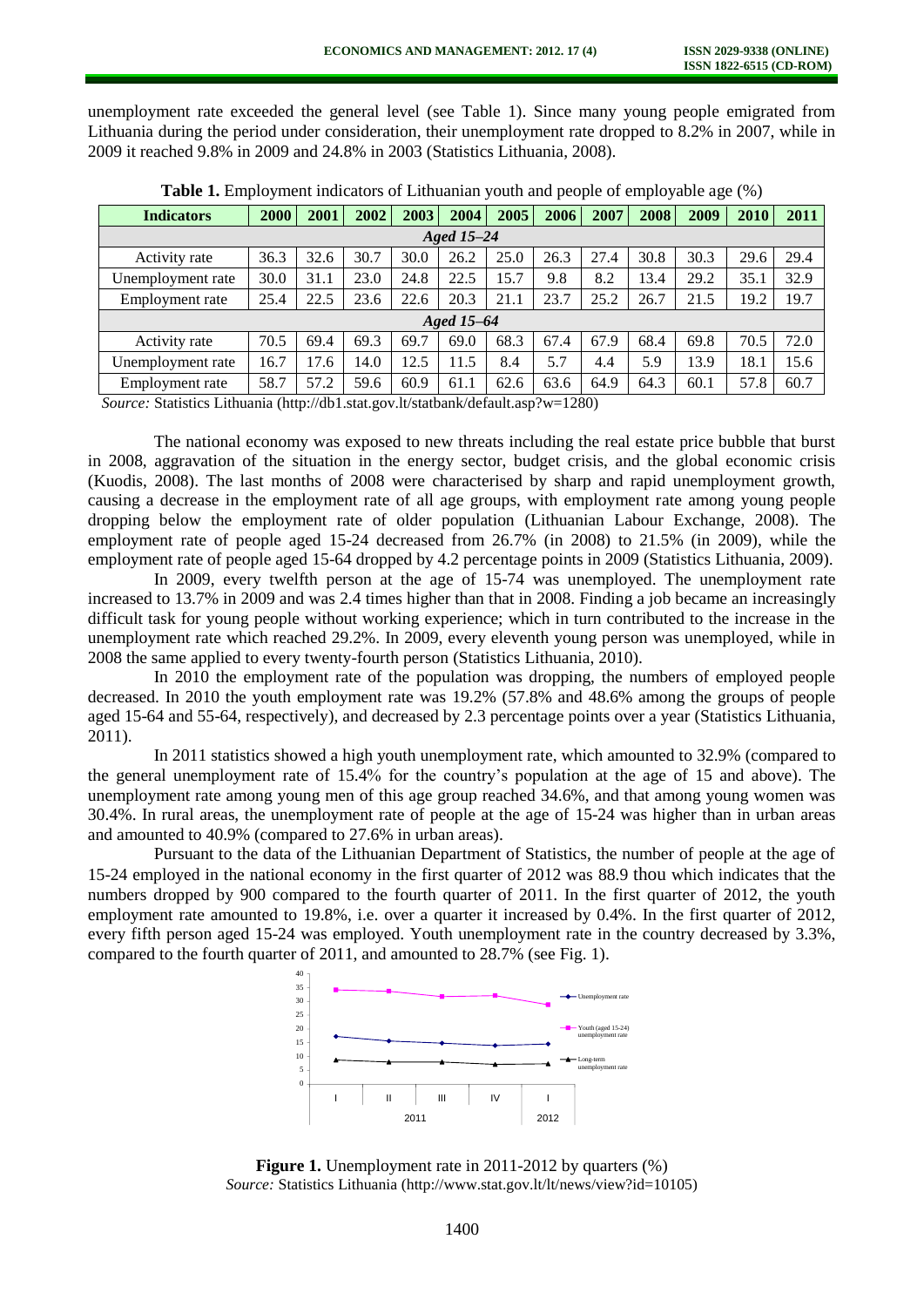In the first quarter of 2012 there were 359 thou unemployed persons aged 15-24. Compared to the fourth quarter of 2011, their number decreased by 6.3 thou (14.9%). Therefore, each thirteenth person was unemployed. Over that quarter 324.9 thou (72.2%) of young people were economically inactive. Out of them, 92.4% were studying in a higher, professional, or general education institution (Statistics Lithuania, 2012).

## **Survey of the situation of Lithuanian academic youth in the labour market**

Growth in the number of graduates of higher education institutions registered at the Lithuanian Labour Exchange in July of every year has become a regular trend. Young people who completed their studies register at the Labour Exchange for two reasons: the first is related to the search for the first job; the second is related to health insurance (each year, the insurance remains in effect after graduation until September 1). In July 2012 the number of young people who obtained a degree in higher education and registered at the Lithuanian Labour Exchange amounted to 37%, with every fourth of them having graduated from a nonuniversity education institution (college). Those who completed business management, accounting, and law programmes account for the biggest part of graduates and colleges registered as unemployed (Lithuanian Labour Exchange, 2011).

Nearly 58% of all graduates registered at the Labour Exchange in July 2011 had graduated from higher education (university) institutions and colleges. The aforementioned specialities as well as economics and public administration prevailed among unemployed who obtained a degree in higher education. It should be noted that graduates who completed law programmes that year found it difficult to find a job because the supply of lawyers exceeded the demand by 8 times, while the number of registered certified managers exceed the number of job offers by 3 times (Lithuanian Labour Exchange, 2011). Most of graduates registered at the labour exchange graduated from the higher education institutions, which usually attract the highest number of future students.

In July 2011, of all graduates registered at the Labour Exchange, university graduates accounted for 28.6%, college graduates – for 30.1%., The number of graduates registered at the Labour Exchange since the beginning of 2009 was 11.8 thou. i.e. 5.2% of all unemployed, with 66% of them having graduated from higher education institutions. Most of the graduates registered after completing study programmes of management and business administration as well as law (2009-2010), accounting and economics (2010), social work (2009), and philology (2009).

Persons who have obtained higher education have the best competitive capacity in the labour market; however, as the indicators of the labour market for the recent years show, there is a problem of balance regarding the supply and the demand of labour force who obtained higher education. Employers are not always able to find employees of necessary professional qualification, while a part of graduates of universities/colleges register at the Labour Exchange. In order to improve the integration of youth in the labour market as well as reach the balance between the supply and the demand, it is important to analyse the situation his type of labour force is faced with in the labour market.

In 1999–2004 the Institute of Labour and Social Research in cooperation with the Education and Studies Department of the Ministry of Education and Science and the Open Lithuania Fund conducted research on the situation of the Lithuanian academic youth (students and graduates of higher education institutions) in the labour market. During the research, a forecast of the demand for specialists with higher education was prepared, a separate analysis on the quality of training of graduates of separate study fields (engineering, agriculture, teacher training and pedagogy) and their situation in the labour market (2000– 2001) as well as of the competitiveness of specialists in the labour market (2002) was performed, and guidelines for the improvement of competitiveness of university graduates in the labour market were developed (2003–2004).

The results of the sociological survey carried out among graduates of higher education institutions in 1999 showed that most of those who enrolled in the programmes of various study fields in 1998 became employed (76%) and worked in their acquired speciality area (71.2%) (Institute of Labour and Social Research, 1999). The highest employment rate was observed among graduates who completed programmes of the study fields of architecture (96.2%), law (95.6%), medicine (85.6%), teacher training (74.3%), and business and administration (69.4%).

The situation of academic youth who graduated in 2001 (under study programmes in the areas of humanities, social, physical, and technology sciences) was also satisfactory, i.e., 75% of the graduates who participated in the survey were employed at the time of the research (Institute of Labour and Social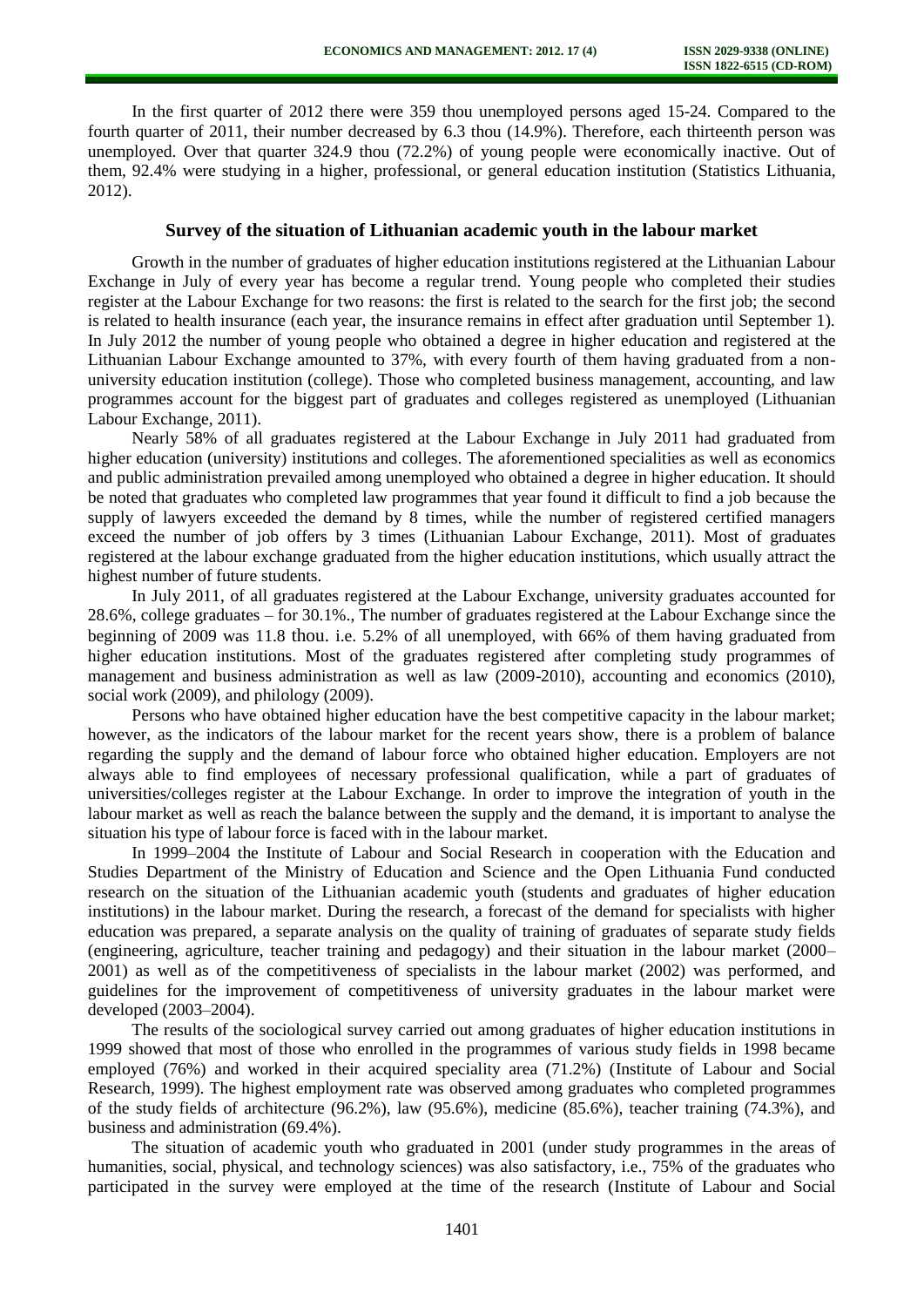Research, 2002). As the research showed, graduates of physical and technology studies were most successful in job search: their employment rate reached 85%. Employment opportunities for specialists of social sciences were insignificantly lower (employment rate of 75%). The highest employment rate was observed among graduates who completed the studies of economics (79%) and business management and administration (75%). However, during the research period the situation of graduates of humanities was considered the most unfavourable because their employment rate was lowest at only 65%.

The research of the competitive capacity of Lithuanian university graduates (2003–2004) revealed that an overwhelming majority (over 70%) of graduates were employed during the research period. The employment rate of graduates who participated in the latest research is 14% higher than in 2002. Therefore, employment opportunities for graduates and the demand for them in the labour market were high. On the one hand, such a high employment rate of graduates of higher education institutions was a result of an improved situation in the labour market: growth in the number of jobs and increased emigration of youth to foreign countries. On the other hand, such results were obtained due to a different structure of respondents' study fields. Nevertheless, the employment rate of graduates who completed master studies was considerably compared to those who obtained a bachelor's degree (Institute of Labour and Social Research, 2002; 2004).

Upon the completion of the systematic assessment of balance between the supply of and the demand for specialists of the highest qualification (masters) (2006–2008), it transpired that the number of highlyqualified specialists prepared in the country's higher education institutions is relatively high; however, the economic sector is still characterised by the "bottleneck" phenomenon. The lack of qualified specialists is one of the factors that hinder the development of companies of advanced technologies sector (Vilnius Business Consulting Centre, 2008).

The analysis of the results of different Lithuanian universities and study fields graduates' integration in the labour market (2009–2010) showed that "only a relatively small part of Lithuanian university graduates encounter employment difficulties. 87.9% of the surveyed graduates upon the completion of bachelor's/integrated studies were employed (at least once) for longer than 3 moths" (the Public Policy and Management Institute, 2010, Page 27). The research also revealed that 12.1% of the respondents never worked after graduation due to the continuation of studies or their family circumstances. While only 3.9% of all respondents were never employed because of failing to find a job. This problem was most often encountered by recent graduates.

Another important trend should be noted: most Lithuanian university graduates combined studies with work. As practice and the results of the latter research show, persons who were employed during their studies are more successful at integrating into the labour market. As many as 69% of respondents worked for some time during bachelor studies, and the highest rate of those who worked during the whole period of studies was among graduates that pursued a master's degree (59%). In addition, 50% of graduates who completed their studies continue the same work they did during the studies. However, during study cycles I and II students of social sciences and art studies had more opportunities to integrate into the labour market compared to the students of biomedicine, humanities, and physical sciences. Furthermore, university education enabled graduates to maintain their jobs even during the economic recession (the Public Policy and Management Institute, 2010).

The analysis of the results of research on the integration of academic youth into the labour market conducted over the past years showed a negative tendency: more than a half of young people gave a highly unfavourable assessment to the compliance of the acquired speciality to the demand of the country's economy. The reasons behind the incompliance to the demand of the economy were various: an excessively high number of trained specialists, unpopularity of the speciality, slow personnel turnover, and lack of jobs (Institute of Labour and Social Research, 1999; 2002–2004). Beside the acquired preparedness for professional activity, in the labour market academic youth mostly lack practical preparedness, general abilities and general personal abilities and skills and, speaking of theoretical knowledge, they lack foreign language skills, professional technical knowledge, knowledge and skills in law, and in business and management (Čėsnaitė, 2002; Pocius, Okunevičiūtė-Neverauskienė, 2005). According to the Lithuanian Confederation of Industrialists, the major organisation of employers, one of the main reasons behind unemployment among the Lithuanian youth include the disbalance between education and the needs of the labour market as well as the lack of work experience. According to employers, graduates do not lack theoretical knowledge; however, as far as the assessment of their general competences is concerned, for the most part they all lack initiative, responsibility, willingness to work seriously as well as diligent and timely performance of work, creativity, and independence (Institute of Labour and Social Research, 2003; 2004).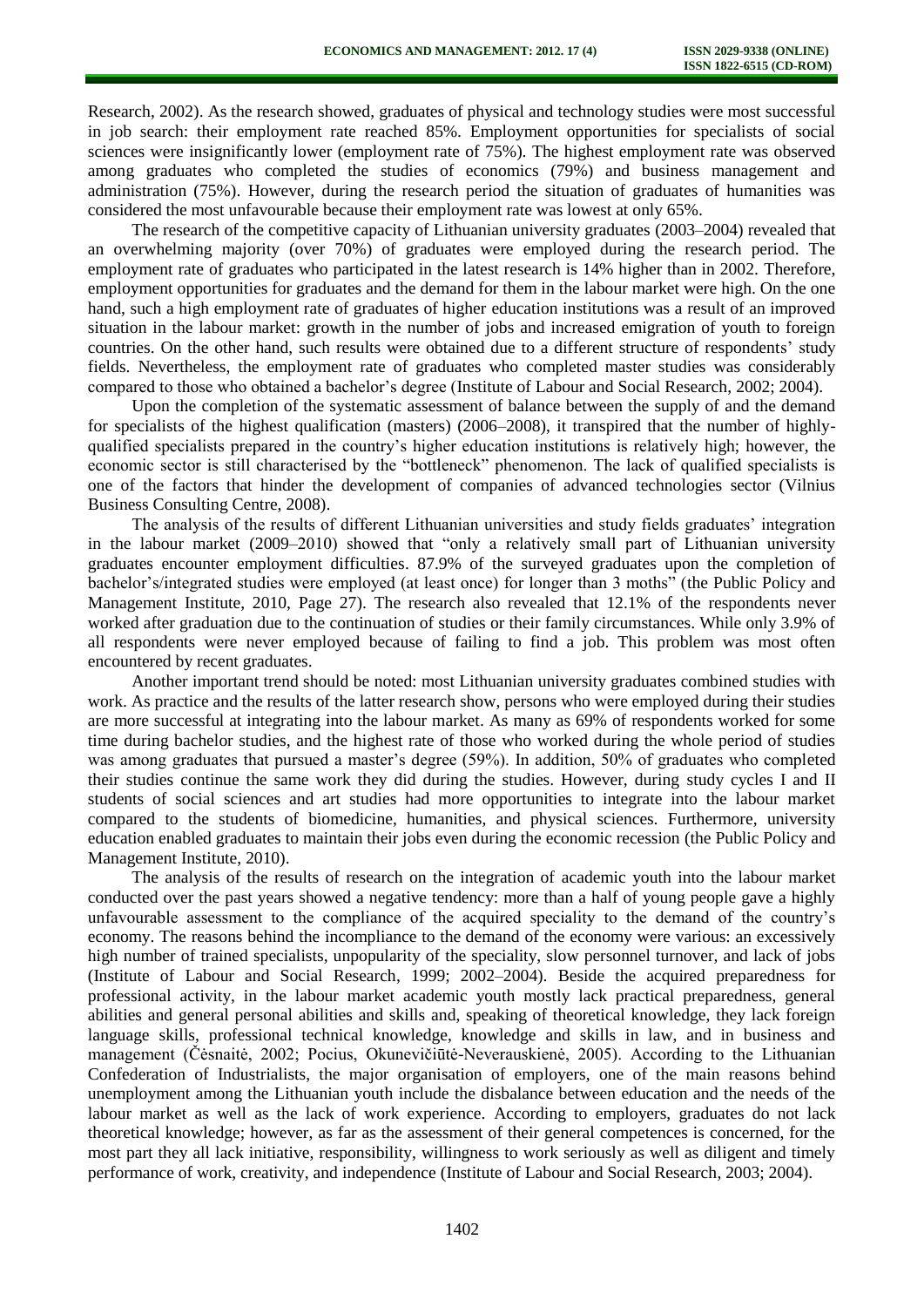During the research on the competitiveness of graduates of higher education institutions, both, graduates and employers mentioned lack of practical preparedness as one of the most important obstacles for integration into the labour market, irrespective of gender, age, study cycle, higher education institution, and study programme. B. Čėsnaitė (2002) characterized the content of education of higher education institutions as lacking cognitive direction and attention to the practical training of specialists. Taking this into account, it is important to create conditions for performing internships at work places, as well as to employ students in companies during internships or to practice other forms of cooperation with higher education institutions. In this case, the attitude of employers to the training of highly-qualified specialists for the labour market is especially significant as they also find the issues of employment and labour force quality relevant, despite the fact that most employers apply a well-intentioned but passive approach to the training of specialists in higher education institutions: they would admit academic youth for practical studies if, for example, they receive financial incentives (Institute of Labour and Social Research, 2001; 2004).

Higher education institution graduates who became employed in both private and state-owned and private companies are often dissatisfied with their wage as it depends on whether or not the graduates work in their professional qualification area. As practice shows, individuals working in the area of their professional qualification are more satisfied with their wage. Relatively low wage in Lithuania acts as one of the driving factors for academic youth to seek jobs in foreign labour markets. The results of the research on the competitiveness of graduates of higher education institutions in the labour market revealed that a sufficiently high number of graduates tried to find a job in any Member State of the EU or another foreign country. The majority (more than 60%) were successful; however, only a small number (15%) worked within their speciality area, despite the fact that the graduates assessed their qualification as sufficient for seeking employment within their speciality area in the EU Member States (Institute of Labour and Social Research, 2002; 2003; 2004). Moreover, more than a half of graduates (over 63%) expressed a wish to emigrate for employment abroad for a period of 1–2 years. The issue of youth emigration, academic youth in particular, has been widely discussed since 2004, when statistical data showed emigration flows that were the highest at the EU level and empirical research demonstrated that young people had intentions to emigrate for employment purposes. Resent research by R. Ciarniene and V. Kumpikaite (2011) indicated that the key push and pull factor for emigration among surveyed Lithuanian students' was economic factor.

In the light of this, over the recent years (2004–2010) works of the country's scientists (Virzintaite, Juceviciene, 2004; Daugelienė, 2007; Cekanavicius, Kasnauskiene, 2009) and the authors of this article were dedicated to the analysis of the reasons behind emigration of academic youth from Lithuania, the so-called "brain drain" (Repečkienė et al., 2009; Kvedaraitė et al., 2010). As the research showed, increased emigration flows of academic youth showed there is a potential threat of losing potential qualified labour force, however, given the lack of sufficient data on the employment opportunities of graduates of higher education institutions abroad, the comprehensive assessment of the phenomena requires additional research.

# **Labour market policy measures encouraging youth employment in the EU**

When transferring from the education and study system to the labour market, the youth faces various challenges. According to statistical data, due to a considerably higher unemployment rate among youth compared to people of older age, the situation of the former in the labour market becomes more vulnerable due to low wages, high level of temporary and part-time employment, and risk of losing the job to others, especially during the economic recession. The situation of youth in across European countries is rather diverse. The reasons behind difficulties experienced by youth when integrating into the labour market are varied and numerous. For example, such reasons include demographic trends, failure of skills acquired in the education systems to comply with employers' requirements, reduction of the number of low-qualified jobs in sectors as a result of the economic recession (which were offered to young people before the recession), etc. (European Employment Observatory Review, 2011).

In order to implement the goals of Europe 2020 Strategy, it is necessary to engage highly-qualified, innovative and knowledgeable youth. The following flagship EU initiatives were presented for the implementation of these objectives: "Youth on the move" and "Agenda for new skills and jobs".

The initiative "Opportunities for youth" is one of the parts of the EU education and the employment initiative "Youth on the move", which is aimed at supporting young unemployed persons, in particular, at helping graduates to acquire their first work experience. The project "Your first EURES job" is an action of the flagship initiatives "Youth on the move" and "Agenda for new skills and jobs" helping European youth to find a job in other EU Member States. The information campaign "Youth@Work" helps to establish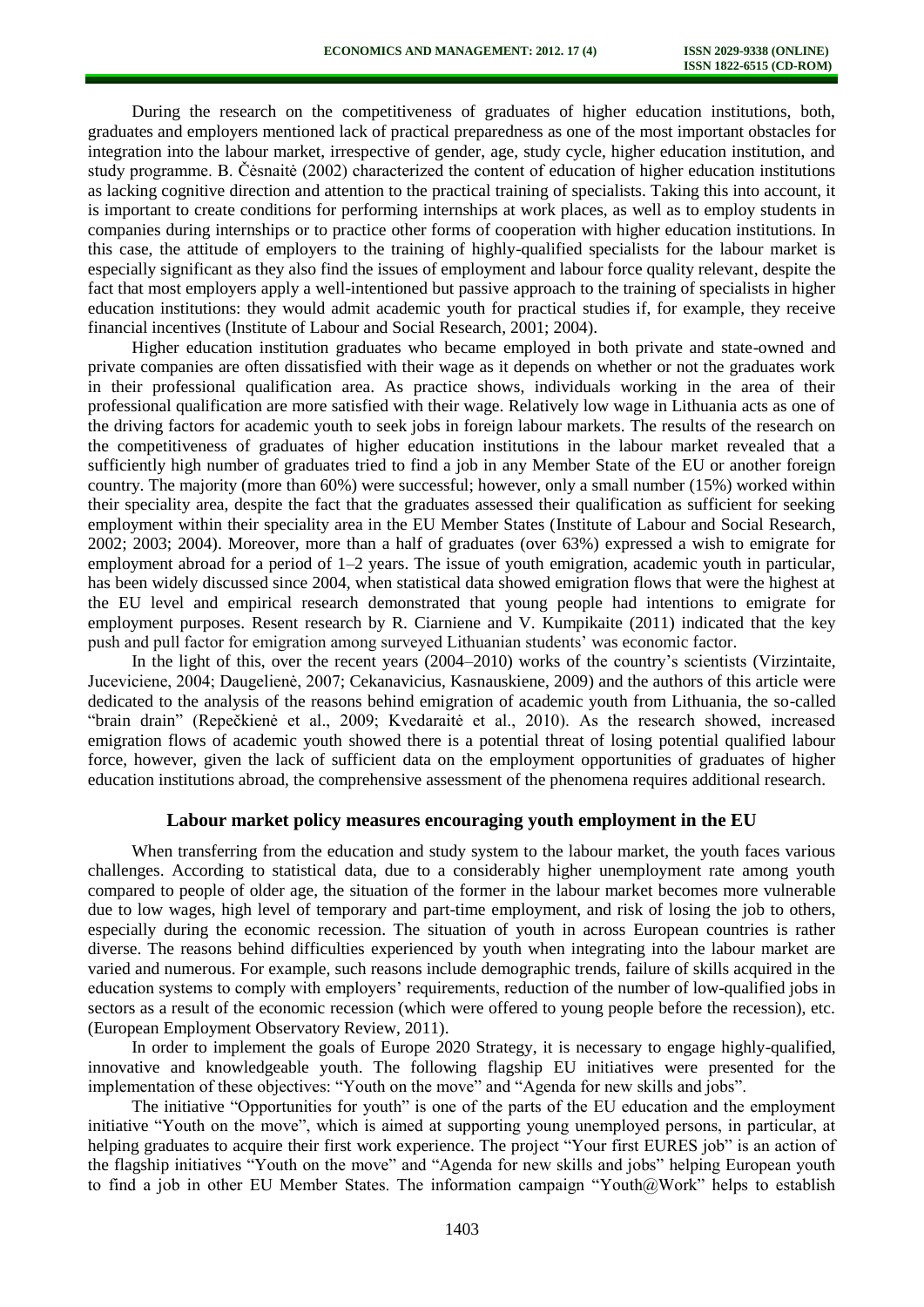contacts between youth and small-sized enterprises (SSE), i.e., encourages SSEs to employ young people thus providing them with possibilities to accumulate experience and acquire skills.

Launched in 2008, the initiative "New abilities for new jobs" encourages better planning of future demand for skills, in compliance with the labour market demand, and eliminating the gap between education and work. The measure "The Forum of Universities and Enterprises" encourages the dialogue between enterprises and representatives of education and training area and, as practice shows, the examples of good practice were observed: for example, "CareerMarket Services" established by Charles University of the Czech Republic aimed at helping young graduates to find work suitable for them and to enterprises (employers) to identify promising and qualified employees.

Despite the fact that the EU priorities involve the assurance of closer relations between the education and training system and the labour market as well as encouragement of admission of youth to the labour market, the experience of the recent years showed the need for an active labour market policy, which would open prospects for young people to access the labour market (the Opinion of the European Economic and Social Committee, 2012). This is why the Council of the EU invites the Member States "to adopt measures at national level which are aimed at increasing the employability of graduates leaving the education and training system, with a view to achieving the European benchmark as outlined in the Annex hereto, whilst also promoting the match between educational attainment and occupation" (Council Conclusions, 2012, Page 12). The combination of active labour policies with other flexible measures promoting employment is also envisaged in Guideline 7 of the Strategy Europe 2020 (Europe 2020 Integrated Guidelines, 2010).

Active labour market policy is the relatively recent name for public interventions with long history, namely job brokerage and specific training and wage subsidy schemes for the unemployed (Koning, 2001). Being an essential part of the European Employment Strategy, the Active labour market policy (ALMP) defines employment as a key common goal for all EU Member States, and ALMP measures have become the main tool in combating high unemployment from 1990 (Klove, 2006). ALMP, as a complex mechanism or complex of mechanisms, should help persons to enter the labour market by making an impact on the matching process and the competition for jobs, as well as on productivity and the allocation of labour; direct crowding-out; on the wage pressure in the economy; on the competition for jobs, the accommodation effects, etc. (Calmfors, Forslund, Hemström, 2002; Klove, 2006; Adams, Thomas, 2007).

With a view to reducing constantly growing unemployment, European countries have been increasing expenses intended for ALMP measures; however, the efficiency of their utilisation raises concerns related to the assessment of costs/benefits, efficiency of the programmes, political relevance, and implementation of social goals of a broader scope. When assessing the efficiency of the ALMP of European countries, it is difficult to detect consistent patterns. J. de Koning (2001) noted that if at all ALMP has an impact on labour market outcomes, thus effect is to be very small. In the analysis of ALMP programmes applied by European countries, J. Kluve (2006) claims that they have different effect on the resolution of problems of the labour market imperfection: services may be a promising measure, direct job creation in the public sector often seems to produce negative employment effects, training measures show mixed and modestly positive effects (Klove, 2006). Another observed aspect is that ALMP measures are more efficient in solving unemployment problems with application of short-term, measured initiatives, and much less about solving the long-term problem of unemployment persistence (Adams, Thomas, 2007). Thus, solving of the unemployment problems require a flexible labour market with a generous social security system. It means to choose such set of labour market measures "which would be flexible in the employers' aspect as well as would be socially secure for the individuals who want to get employed" (Berzinskiene, Juozaitiene, 2011, 192 p.).

The increase in youth employment in European countries depends on the implemented education and professional training policies, employment and labour market, especially active labour market policies, social security benefits policies, and measures provided for therein. In some European countries, active labour market measures are specially designed for young people (e.g. UK, Malta, Island, Belgium, the Netherlands, and Austria). While in the Czech Republic, Lithuania, Estonia, Slovenia, and Macedonia, youth is identified as a target (priority) group which may use measures intended for other age and need groups. Special ALMP measures for youth involve provision of information, advice, and consultations (e.g. France, Malta, and Island) and a variety of contract types (e.g. Luxembourg), incentives for employers to hire youth (e.g. Luxembourg and Serbia), assessment of compliance of young job-seeking people with job opportunities (e.g. the Netherlands), conclusion of regional agreements or pacts on youth employment and provision of opportunities for young people to acquire work experience (e.g. Slovak Republic and Sweden), or the "work guarantee scheme" (e.g. Sweden) (European Employment Observatory Review, 2011).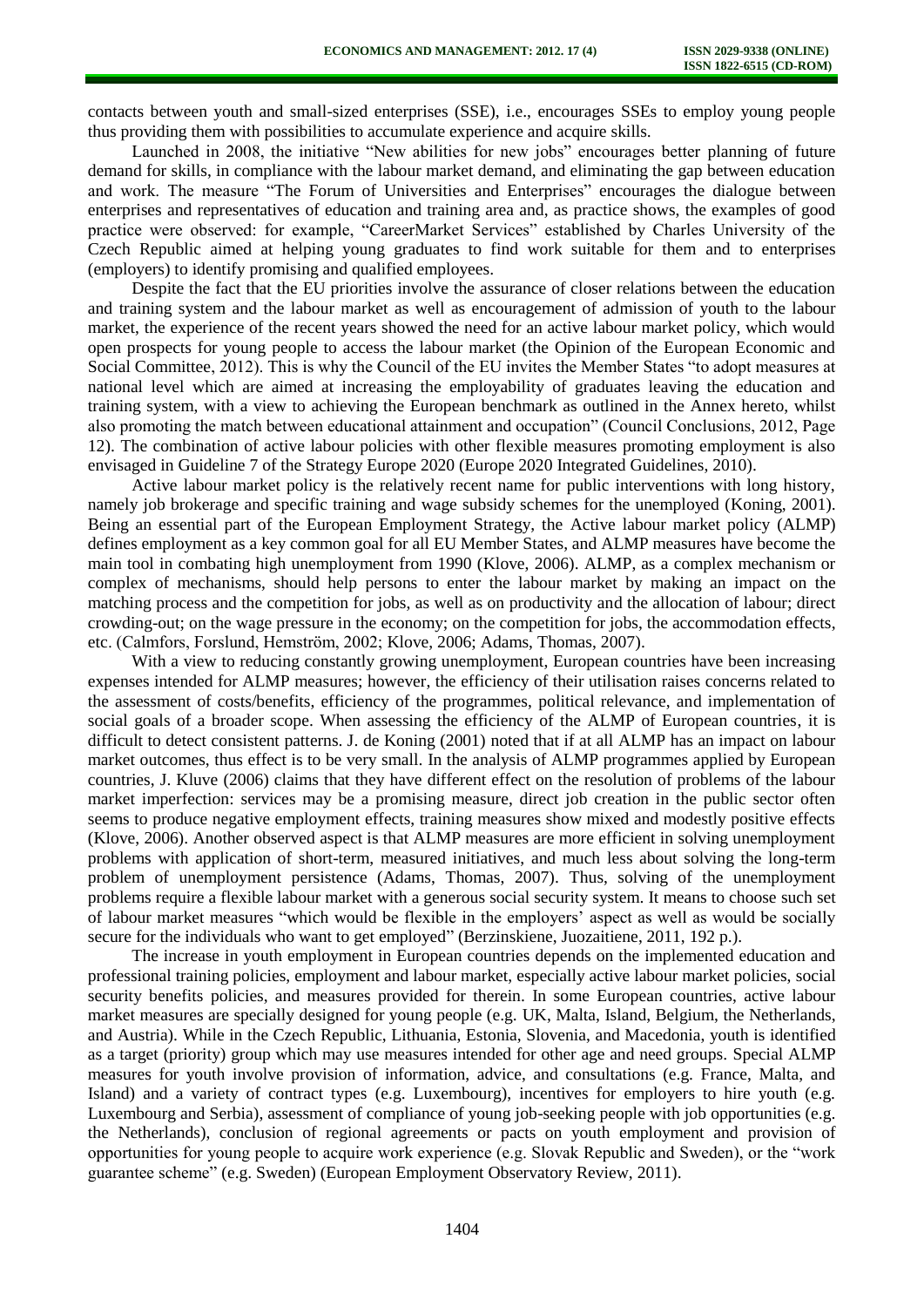Policy directions and applied ALMP measures in various countries promote life-long learning, additional learning and qualification improvement, acquiring of skills and competences necessary to enter the labour market as well as prevent youth unemployment and support young people financially by applying social payments. However, ALMP measures are less effective for reducing youth unemployment, especially the use of large-scale youth programmes seem to have large displacement effects (Calmfors, Forslund, Hemström, 2002; Klove, 2006; Adams, Thomas, 2007). It has been noticed that ALMPs appear to be large crowding-out effects, at the same time as it is uncertain whether there are positive employment effects on the participating individuals (Calmfors, Forslund, Hemström, 2002). Because of ALMPs are not at all the appropriate policy for this group, thus, public policy should therefore focus on measures that prevent the very young from becoming disadvantaged on the labour market in the first place (Klove, 2006). Therefore, programmes intended for youth should be abolished or be re-designed and given particular attention.

# **Measures and initiatives for the increasing of youth employment implemented in Lithuania**

Over the last decade, active labour market policy measures, as the employment policy instrument, have been given particular attention in solving social and economic problems encountered by Lithuania, which especially aggravated at the time of the economic crisis. Active labour market policy (ALMP) measures are measures aimed at helping persons seeking employment to improve their employment opportunities and at harmonising the supply of and the demand for work (the Law of the Republic of Lithuania on Support for Employment, 2009). In Lithuania, active labour market measures cover quite a broad variety of measures such as brokerage between job-seekers and entities offering jobs (consultancy, registration of vacant jobs, assistance in seeking jobs, etc.); improvement of professional abilities (professional training and re-qualification); creation of jobs (public works, encouragement of selfemployment, etc.); change of the employment supply pattern (e.g. additional support for the employment of target groups of population). The measures offered by the Lithuanian Labour Exchange are considered to be very useful for all the participants as well as for employers that implement the measures (the Institute of Labour and Social Research, 2007).

As noticed by L. Okunevičiūtė-Neverauskienė and J. Moskvina (2010), the rapprochement of the labour market policy and social security policies encourages synergy: measures that increasingly encourage employment are oriented to the person's socialisation, personal development, social skills, while social security measures are aimed at guaranteeing person's employment. In order to reduce youth unemployment that escalated due to the economic, crisis the Lithuanian Government has been implementing the following measures for almost two years: incentives for employers encouraging them to employ young people, loans for start-up business extended to youth from the Entrepreneurship Promotion Fund on preferential conditions as well as application of other measures.

**Professional training for young unemployed persons.** Young unemployed persons as well as persons who have been given dismissal notice have the possibility to adjust to the demands of the labour market by participating in the professional training initiative for the unemployed. Owing to this initiative, the unemployed can acquire a profession, improve qualification, and re-qualify. During the training period, the unemployed receive a training scholarship for 3 months, and their travelling and accommodation expenses are covered. In 2011, this measure was enjoyed by 2.1 thou young people.

On 1 January 2012, the "voucher system", according to which professional training of the unemployed is related to future employment, was put into operation. According to this system, the employer undertakes, upon signing a tripartite agreement, to provide an unemployed person with a job for a period of at least 12 months, with the training expenses of the unemployed being covered by the Labour Exchange.

**Databases and information centres.** Information on employment opportunities for final-year students and graduates of higher education institutions as well as for employers is provided by the database *Talentų Bankas* (The Talent Bank). Furthermore, there is a database on the current jobs intended for students and pupils. 11 youth employment centres, where training on professional information, career planning, and improvement of job search skills is provided, operate at territorial labour exchanges. In 2011, information and consultancy services were used by 196 thou young people seeking employment (in 2010, the corresponding number was by 24 thou lower); 52 thou individuals participated in events and training courses intended for target groups (i.e. 6 thou young people more than in 2010).

**Other employment support initiatives.** Non-qualified Lithuanian youth is offered a temporary employment measure – welfare activities – which in 2011 was used by 5.4 thou young people under 29. In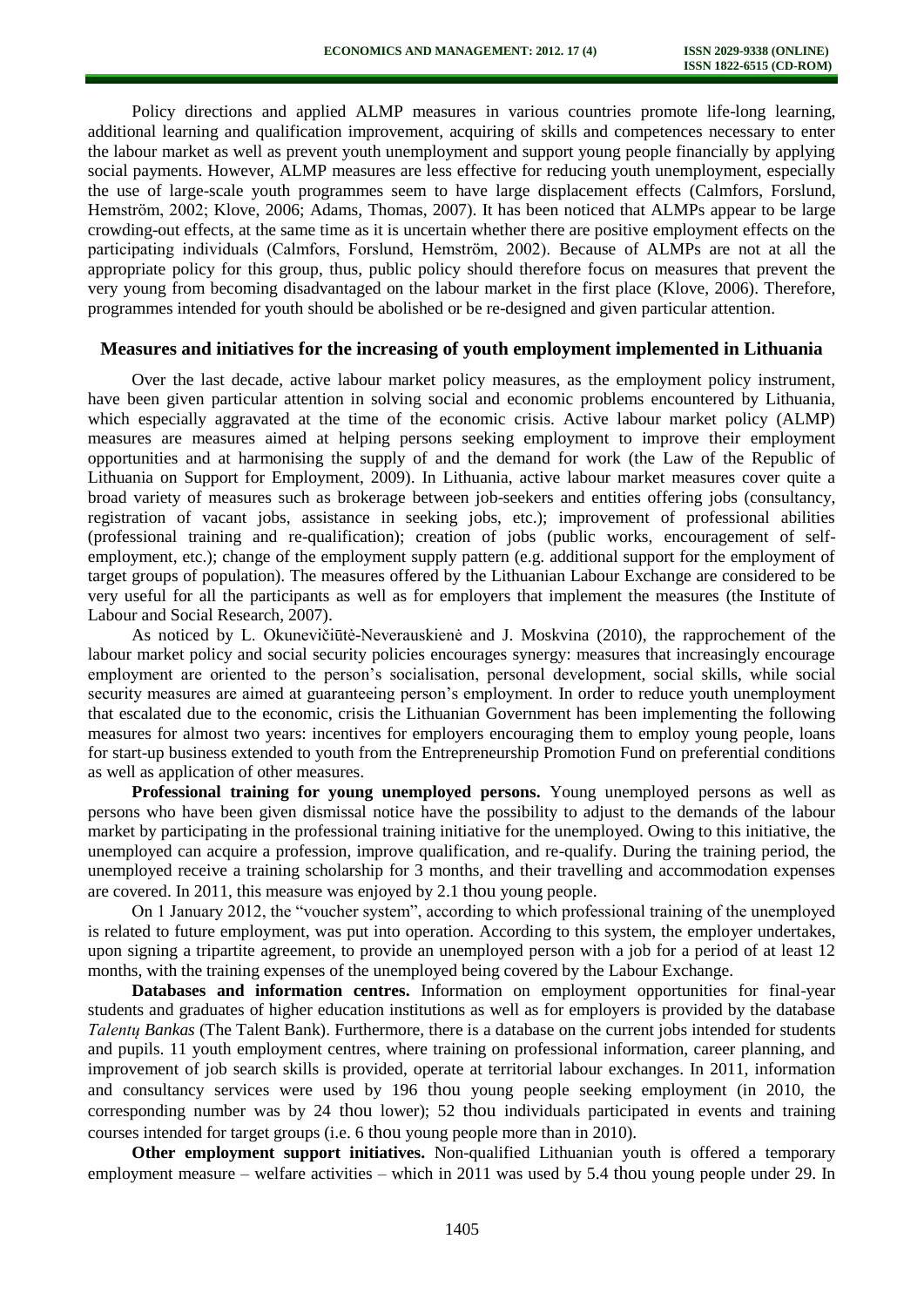Lithuania, there are temporary employment enterprises which hire employees according to the customer's requirements.

**Financial measure for the enhancement of entrepreneurship and self-employment.** In order to increase the entrepreneurial spirit of young people, they are provided with an opportunity to start-up and develop business under preferential loan conditions (with application of a lower interest rate). In 2011, this opportunity was seized by 57 thou young people, i.e. 39% of all individuals who received preferential loans.

The Entrepreneurship Promotion Fund (EPF), founded under the initiative of the Ministry of Social Security and Labour and the Ministry of Finance, extends micro-credits, i.e. loans up to EUR 25 thou with especially low interest to young people (under 29). During the first five months of this year, 93 micro-credits amounting to EUR 1.53 million were extended; 321 new jobs were created in 2011; nearly 300 individuals under 29 received loans during the period from November 2010 to 1 July 2012 (Ministry of Social Security and Labour, 2012). More active borrowing was observed compared to the same period of the previous years: the number of extended loans grew by 31%, with the amount of the loans having increased by 23% compared to the first half of 2011. Retail and wholesale trading, public catering, beauty services, short-term car rent, recreational activity, and advertising enterprises were among the most active borrowers from the Fund. Young people use this kind of support more actively compared to other target groups.

Furthermore, since the start of this year another benefit, actively used by young people, has been applied for those taking micro-credits: borrowers are compensated 95% of the interest paid (Ministry of Social Security and Labour, 2012).

In order to facilitate the process of the establishment in the market for business newcomers, the Ministry of Social Security and Labour is planning to launch a new measure, "Subsidies for Entrepreneurship Promotion" according to which subsidies will be provided to borrowers from the State Studies Foundations for partial compensation of salaries and wages.

Youth actively uses first business year baskets, which correspond to a LTL 6 thou voucher allowing an individual to establish a company within 6 months while using various services intended for start-up business. In 2011, enterprises founded by young people at the age of 18-29 years accounted for as many as 70% (around 240 enterprises) of all companies that enjoyed the vouchers.

If young people opt for individual activities under a business licence, subsidies for partial cover of expenses for the acquisition of business licence and social insurance contributions are provided. Subsidies are granted only if business licence is issued for a period of not less than 1 month or extended for a period of 12 months and amounts to not more than LTL 20 thou per month.

Lithuanian venture capital funds financed by the EU Structural Funds may extend support that can be allocated to support enterprises or ideas with high growth potential, provided that they comply with the investment criteria.

On 1 August 2012 the Lithuanian Labour Exchange started the implementation of the project "Improvement of Youth Employment" financed by the European Social Fund, the purpose of which is to promote youth employment by creating possibilities for the acquisition of practical skills and getting a foothold in the labour market (Lithuanian Labour Exchange, 2012). An employer hiring a young individual under 29 for a period of 4 months will be able to receive a subsidy amounting to up to 50% of the accrued labour compensation (the Ministry of Social Security and Labour, 2012).

**Measures for the formation of work skills and career-significant competences in the education**  system. The skills and competences of youth are constantly developed by updating of training and study programmes and organising practical studies and internships for students. Students have the possibility to choose a collateral study field, and both are recorded in the diploma.

**The system of social benefits for employers hiring young people without work experience**. The benefit for social insurance contributions for an individual being employed for the first time was enjoyed by 27.8 thou individuals during the first three months of 2012 and by 62 thou young people in 2011, which allowed employers to save more than EUR 14 million. The benefit for social insurance compensation is planned to be extended as a highly effective initiative with the use of the funds of the European Social Fund (Ministry of Social Security and Labour, 2012). On the basis of a new measure "Support to the First Job" (effective from 1 August 2012 to 1 August 2013), which would provide an incentive for an employee to hire a young individual with no experience, support will be provided to an individual aged 16–29, who is employed under an employment contract for the first time provided that he/she had no previous employment. The support is allocated for partial compensation of salaries/wages within a period of 12 months, and EUR 9 million is planned to be allocated for the initiative. According to the Minister of Social Security and Labour,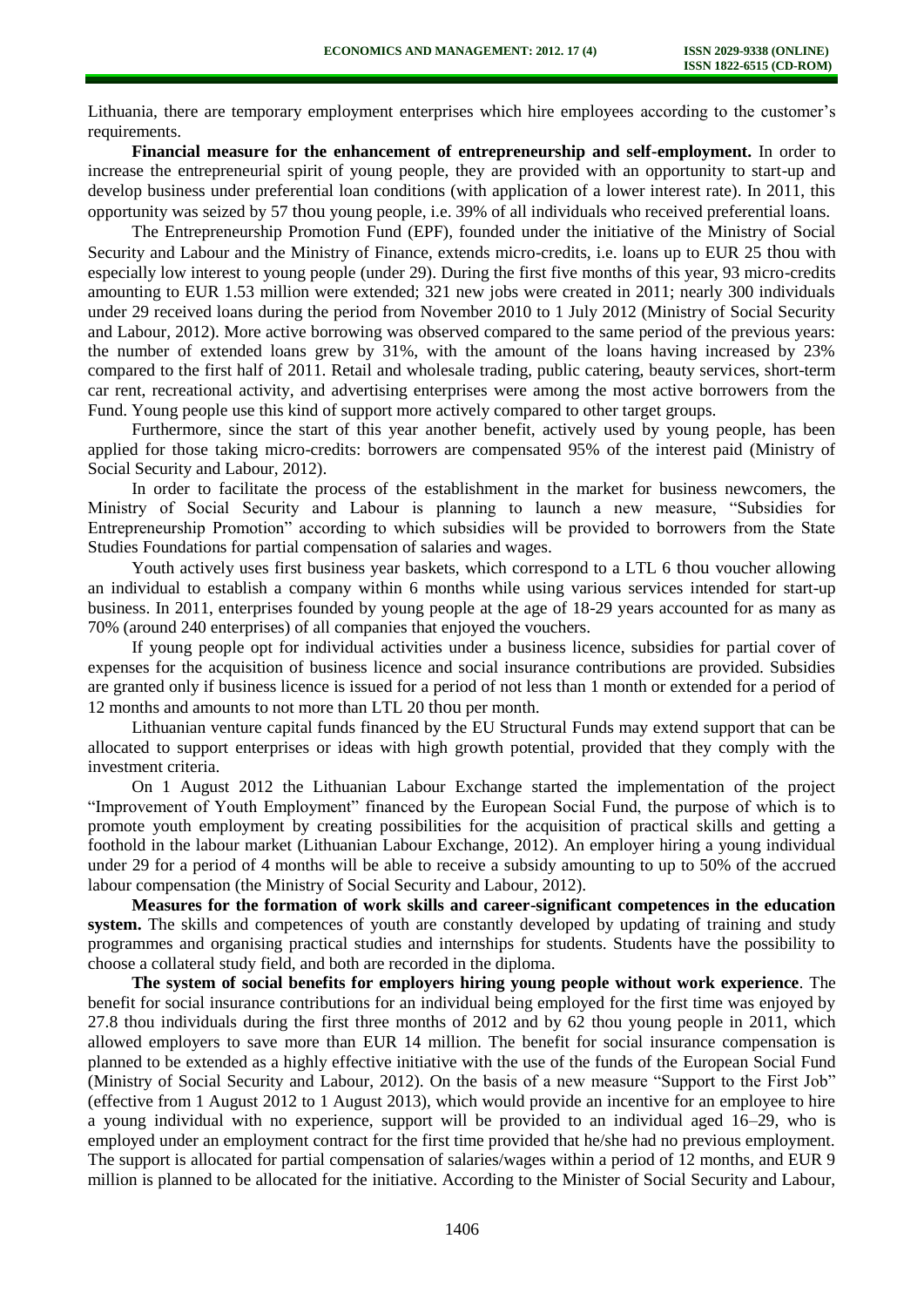this very type of business incentive, aimed at helping young people to enter and integrate in the labour market, is highly effective (Ministry of Social Security and Labour, 2012). However, despite the fact that a subsidy for compensating salaries/wages is allocated for employers who hire young specialists under 29 or employing a young person starting to work within one's speciality area, there are no statistical data substantiating the efficiency of the measures provided by the Lithuanian Labour Exchange, i.e. whether contracts concluded with young people are extended after the payment of subsidy terminates.

# **Conclusions**

Youth unemployment remains to be a pressing issue in Lithuania as well as in the neighbouring Baltic countries and other EU Member States; therefore, the reduction of unemployment is one of the most important priorities of the Government of the Republic of Lithuania.

Despite various active labour market measures for youth (including academic youth) implemented in the country, training for the improvement of entrepreneurship, subsidies to employers, loans for start-up business for young people on preferential conditions, internship programmes, self-employment and other measures and initiatives, the existing situation of young people in the labour market requires additional efforts ensuring a smooth transfer of young people from the education system to labour market. Therefore, it would be reasonable to conduct a research on the efficiency of the applied ALMPs and to perform their monitoring.

Difficulties experienced by academic youth in integrating into the labour market showed that there are unresolved issues of the labour market, such as disbalance between the supply of and the demand for the abilities of youth and lack of work experience. This is why it is necessary to focus the education system on the aspect of targeted training of youth for the labour market. The establishment and consolidation of longterm partnership of higher education institutions with employers (employer organisations), nongovernmental organisations, and other stakeholders would enable harmonisation of programmes of corresponding study fields/study contents with the demands of the labour market, improve the organisation of practical studies in higher education institutions and the integration of entrepreneurship and nontraditional forms of employment (e.g. volunteer work) in the system of formal education, and strengthen the mobility of academic youth for learning and employment purposes.

#### **Acknowledgements**

The research was financed by the Research Council of Lithuania (Contract No. SIN-12/2012).

#### **References**

- 1. Adams, J., Thomas, R. Active labour market policy in Scotland: does it make a difference? International Journal of Manpower, 2007 28 (1), 30-41.
- 2. Annual Growth Survey 2012. Communication from the Commission COM(2011) 815 final.
- 3. Assessment of the 2012 national reform programme and convergence programme for Lithuania. Commissions Staff Working Document SWD(2012) 319 final.
- 4. Barr, N. Labor markets and social policy in Central and Eastern Europe: the accession and beyond. 2005.
- 5. Berzinskiene, D., Juozaitiene, L. (2011). Impact of Labour Market Measures on Unemployment. *Inzinerine Ekonomika-Engineering Economics*, 22 (2), 186-195.
- 6. Calmfors, L., Forslund, A., Hemström, M. Does active labour market policy work? Lessons from the Swedish experiences. IFA Working paper, 2002 (4).
- 7. Ciarniene, R., & Kumpikaite, V. (2011). International Labour Migration: Students Viewpoint. *Inzinerine Ekonomika-Engineering Economics*, 22 (5), 527-533.
- 8. Čėsnaitė, B. Studijų kokybė: aukštųjų mokyklų absolventų vertinimai. Filosofija, sociologija, 2002 (3), 27-34.
- 9. Cekanavicius, L., & Kasnauskiene, G. (2009). Too High or Just Right? Cost-Benefit Approach to Emigration Question*. Inzinerine Ekonomika-Engineering Economics*, 1 (61), 28-36.
- 10. Choudhry, M. T., Marelli, E., Signorelli, M. Youth unemployment rate and impact of financial crises. International Journal of Manpower, 2012, 33 (1), 76-95.
- 11. Council conclusions of 11 May 2012 on the employability of graduates from education and training (2012/C 169/04). Official Journal of the European Union. 2012, 55 (15 June).
- 12. Daugeliene, R. (2007). The Peculiarities of Knowledge Workers Migration in Europe and the World. *Inžinerinė Ekonomika-Engineering Economics*, 3 (53), 57-64.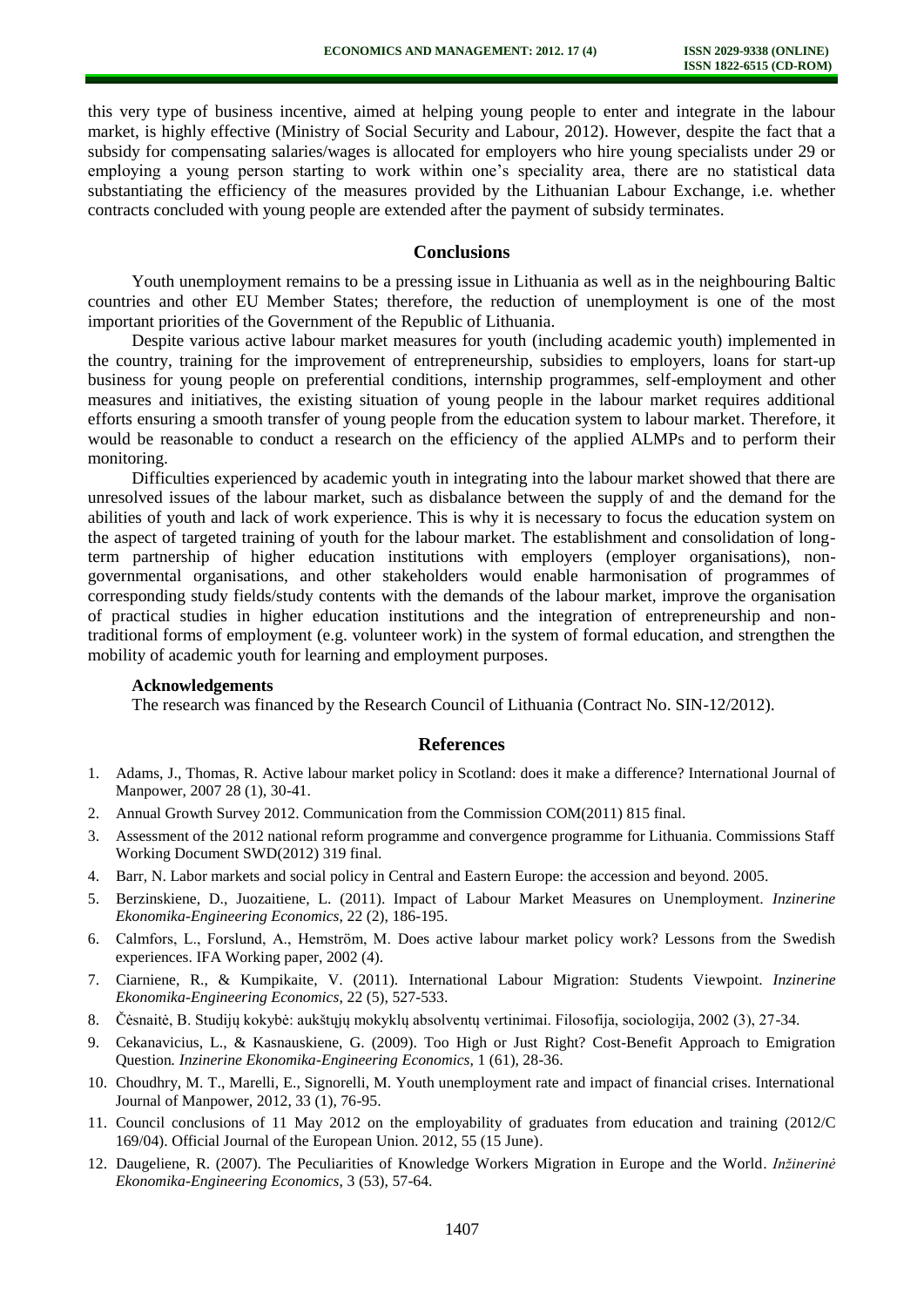- 13. Employment and Social Situation Quarterly Review. 2012, June. Open access via Internet: http://ec.europa.eu/social/main.jsp?langId=lt&catId=89&newsId=1389&furtherNews=yes
- 14. Europe 2020 Integrated Guidelines for the economic and employment policies of the Member States (2010).
- 15. European Economic and Social Committee Opinion: Youth employment, technical skills and mobility CESE 149/2012 - SOC/421. 19 January 2012.
- 16. European Employment Observatory Review 2010. European Commission (2011).
- 17. Fuller, A., Beck, V., Unwin, L. The gendered nature of apprenticeship: Employers' and young people's perspectives. Education + Training,  $2005$ ,  $47$  (4),  $298-311$ .
- 18. Fyfe, J. Youth Unemployment: An International Perspective. International Journal of Social Economics, 1978, 5 (1), 51-62.
- 19. Ingham, M. Education and Youth Unemployment: A Reappraisal. Journal of Economic Studies, 1989, 16 (3), 27- 39.
- 20. Institute of Labour and Social Research. Evaluation of the effectiveness of the active labour market policy measures (in Lithuanian). Vilnius, 2007.
- 21. Institute of Labour and Social Research. Competitiveness' of higher school graduates on labour market (in Lithuanian). Vilnius, 2002.
- 22. Institute of Labour and Social Research. The competitiveness of university graduates in the labour market in the context of labour supply and demand (based on the data of the survey of employers and university graduates) (in Lithuanian). Vilnius, 2004.
- 23. Institute of Labour and Social Research. Integration of the youth into the labour market (in Lithuanian). Vilnius, 2001.
- 24. Institute of Labour and Social Research. Assessment of the need for specialists with higher education (in Lithuanian). Vilnius, 1999.
- 25. Institute of Labour and Social Research. The competitiveness of university graduates in the context of labour supply and demand (with the reference to the data of the survey of employers and university graduates employed in their companies) (in Lithuanian). Vilnius, 2003.
- 26. International Labour Organization. Global Employment Trends for Youth 2012. Geneva, 2012.
- 27. Kaip judus jaunimas gali išjudinti Lietuvos ekonomiką? Diskusijos medžiaga. Prieiga per internetą: http://www.esparama.lt/2014-2020-laikotarpis/viesosios-diskusijos-lietuvoje/judus-jaunimas
- 28. Kluve, J. The Effectiveness of European Active Labour Market Policy. IZA Discussion Paper No. 2018. 2006, March.
- 29. Koning, de J. Aggregate impact analysis of active labour market policy: A literature review. International Journal of Manpower, 2001 22 (8), 707-735.
- 30. Kuodis, R. Lietuvos ekonomikos transformacija 1990-2008 metais: etapai ir pagrindinės ekonominės politikos klaidos. Pinigų studijos, 2008 (2), 97-105.
- 31. Kvedaraitė, N., Repečkienė, A., Kairienė, S., Glinskienė, R., Bakšys, D. Evaluation of determination of higher school graduates' emigration - employment in target countries (the case of Lithuania) // HE&R 2010: EMUNI Higher Education & Research Conference: Entrepreneurial Learning and the Role of Universities: proceedings of the 3rd EMUNI Conference on Higher Education and Research. Portorož : EMUNI University, 2010,406-418.
- 32. Law of the Republic of Lithuania on Support for Employment (in Lithuanian) / Lietuvos Respublikos Užimtumo rėmimo įstatymas: 2006 m. birželio 15 d. Nr. X-694 (2009). Aktuali redakcija. Valstybės žinios, Nr. 86-3638.
- 33. Lithuanian Labour Exchange under the Ministry of Social Security and Labour. Lithuanian Labour Market 2012/07 (in Lithuanian). Vilnius, 2012a.
- 34. Lithuanian Labour Exchange under the Ministry of Social Security and Labour. Raising Youth Employment (in Lithuanian). Vilnius, 2012b.
- 35. Lithuanian Labour Exchange under the Ministry of Social Security and Labour. Lithuanian Labour Market 2011/07 (in Lithuanian). Vilnius, 2011.
- 36. Lithuanian Labour Exchange under the Ministry of Social Security and Labour. Labour Market Tendencies in 2008. Vilnius, 2008.
- 37. Martinkus, B., Stoskus, S., Berzinskiene, D. Changes of Employment through the Segmentation of Labour Market in the Baltic States. Inzinerine Ekonomika-Engineering Economics, 2009 3 (63), 41-48.
- 38. Ministry of Social Security and Labour. Press release (in Lithuanian) / Pranešimas spaudai: Pasiteisinusi "Sodros" lengvata įdarbinantiems jaunus žmones turėtų būti pratęsta (interviu su ministru D. Jankausku). Vilnius, 2012. Open access via Internet: http://www.socmin.lt/index.php?1173272278